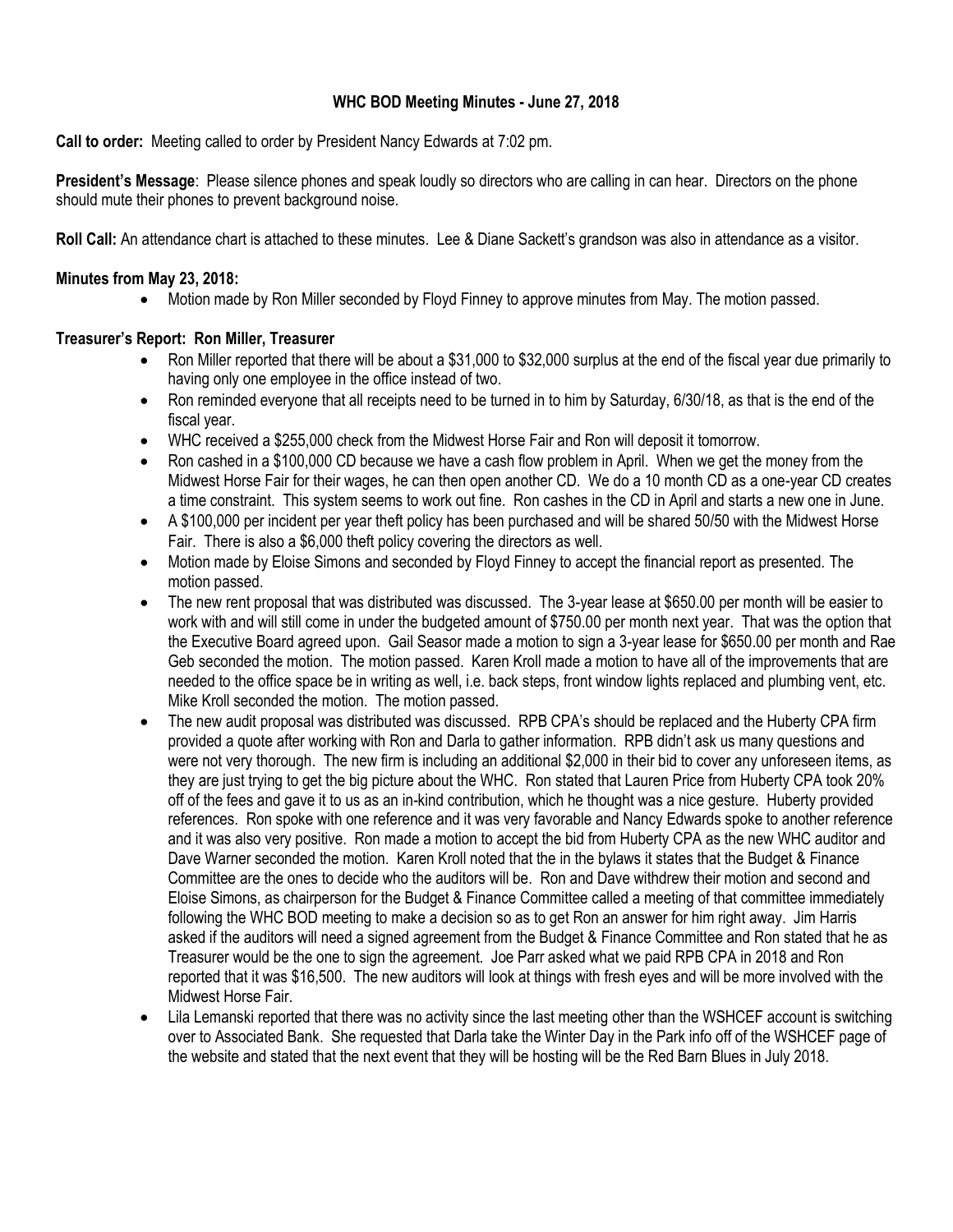# **Legislative report: Jolene Plautz, WHC Lobbyist**

- Jolene addressed the "safe driving tips" and Amish directory that Jan Pieper found published in the Dodge County tourism booklet and asked if we could have them printed in each county's booklets. Jolene said that not every county has a booklet and encouraged each director to speak with their own chamber or county clerk and see if they would make our "Horses have Road Rights" pamphlet available on their websites, etc. as a courtesy.
- Eloise Simons went to her town board meeting and took the pamphlets and passed them out and spoke about this issue with everyone. She also had Darla send them an electronic PDF of the pamphlet that they can place on their website. Eloise has also been delivering a pamphlet to each of her neighbors to help get the word out.
- Jolene met with Dan Surr with the Governor's Office to discuss the WHC.
- Jolene spoke about horse trails in the northern part of the state. Because we do not ride every trail, etc. and it is not feasible to have everyone write in individually about them, she suggested that if anyone receives any push back to please tell her and she will go to the Governor's Office and represent us as an entity and not as individuals. Jolene and Kricket Jewett will work on this. Anne Murphy noted that organized groups such as bicyclists go to the DOT as well as the DNR to be better heard.
- Jolene had included a recap of the legislation for 20178-2018 in the packet, and informed the group that she would not be able to attend the WHC BOD July meeting.

# **Midwest Horse Fair Report: Pat Miller, MHF Board Chairperson**

- Pat reported that 2018 was a good year, but that they didn't have the official numbers yet. All of the bills aren't in and they are not going to give out the final statistics until the audit is done in October.
- Megan works with Smith & Gesteland in Columbus to answer any financial questions. Karen Kroll inquired why the WHC and the Midwest Horse Fair don't use the same company for financial advice and after discussion, it was noted that the WHC BOD meeting was not the appropriate place for this discussion.
- There will be another check cut to the WHC for at least another \$100,000 in profits in addition to the \$255,000 check already received. This is due to less Midwest Horse Fair office staff this past year, the misappropriation of funds issue and Megan was able to cut general office expenses.
- The leftover Midwest Horse Fair volunteer t-shirts were on the table for those in attendance to take as well as leftover WHC April newsletters.

# **Old Business**

### **2018-2019 Budget Review & Vote:**

- There were no changes made to the proposed budget since the last meeting. Karen Kroll asked if a special fund could be set up for the Trails Committee per their earlier request now that there will be an extra \$31,000 to \$32,000 at the end of the fiscal year. The Budget & Finance Committee can revisit this and make a decision once Ron provides them with the final numbers. Ron will get the final numbers to the Budget & Finance Committee after the start of the new fiscal year.
- Ron Miller made a motion to approve the proposed 2018-2019 budget with a second from Dave Warner. The motion passed.

### **Discuss Policy on Attending Meetings & Conventions:**

- Cal Larson doesn't like the policy as it is written. He feels it discourages people from participating and he feels that the WHC should pay to send more people with the extra money that now exists. Cal said it is important to have a good showing at events by WHC, but how do we decide who has their way paid and who does not. Nancy Edwards encouraged everyone to go through their District or Budget & Finance if there is an event that a director would like to attend.
- The final decision was that these are guidelines and not a policy and it should be left as is.

# **New Business**